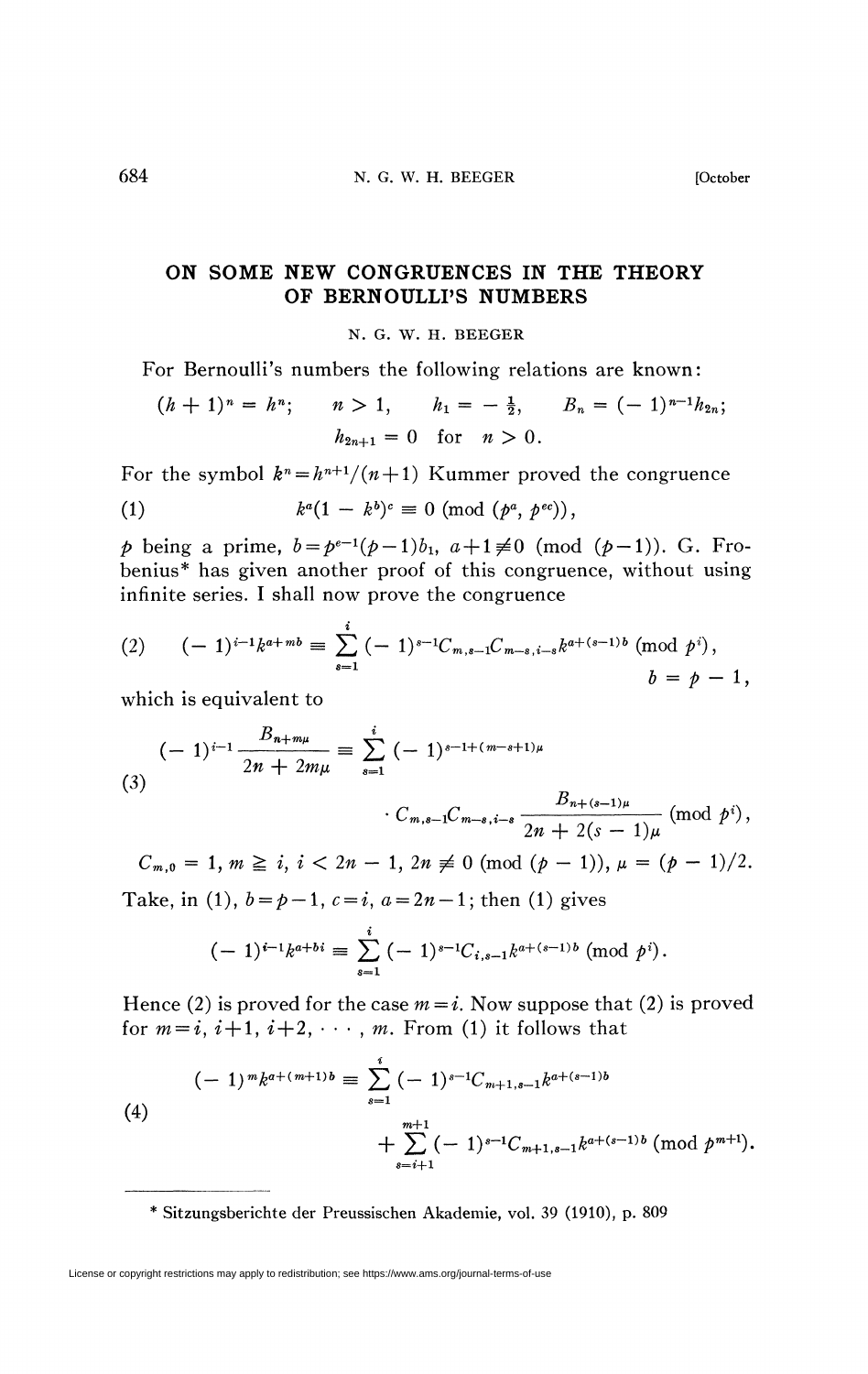By substituting, for each term of the second sum in the right-hand side of (4), the series from (2), we obtain

(5)  
\n
$$
(-1)^{m}k^{a+(m+1)b} \equiv \sum_{s=1}^{i} (-1)^{s-1}k^{a+(s-1)b}(C_{m+1,s-1})
$$
\n
$$
- C_{m+1,i}C_{i,s-1}C_{i-s,i-s} + C_{m+1,i+1}C_{i+1,s-1}C_{i-s+1,i-s}
$$
\n
$$
- \cdots \pm C_{m+1,m}C_{m,s-1}C_{m-s,i-s}) \pmod{p^{i}}.
$$

Let the coefficient of  $k^a$  be denoted by  $S_m$ . Then

(6) 
$$
S_m = 1 - C_{m+1,i}C_{i-1,i-1} + C_{m+1,i+1}C_{i,i-1} - \cdots + (-1)^{m+i-1}C_{m+1,m}C_{m-1,i-1}
$$

I \ *\*• )* ^m-t-l.wVra—l,i—1 >

$$
C_{m+1,c} - C_{m,c} = C_{m,c-1},
$$

$$
S_m - S_{m-1} = \sum_{j=i}^{m-1} (-1)^{j-i+1} C_{m,j-1} C_{j-1,i-1} + (-1)^{m+i-1} C_{m+1,m} C_{m-1,i-1}
$$
  

$$
= C_{m,i-1} \sum_{j=i}^{m-1} (-1)^{j-i+1} C_{m-i+1,m-j+1}
$$
  
(7)
$$
+ (-1)^{m+i-1} C_{m+1,m} C_{m-1,i-1}
$$

$$
= (-1)^{m-i+1} (C_{m,i-1} + C_{m-1,i-1}).
$$

From (6) it follows that  $S_i = -i$ ; hence from (7) we have

$$
S_m - S_i = C_{i,i-1} - C_{i+1,i-1} + \cdots + (-1)^{m-i+1} C_{m-1,i-1} + (C_{i+1,i-1} - C_{i+2,i-1} + \cdots + (-1)^{m-i+1} C_{m,i-1}),
$$
  
(8) 
$$
S_m = (-1)^{m-i+1} C_{m,i-1}.
$$

Let further the coefficient of  $k^{a+jb}$  in the second member of (5) be denoted by *Sm';* then

$$
S'_{m} = C_{m+1,j} - C_{m+1,j}C_{i,j}C_{i-j-1,i-j-1} + \cdots \pm C_{m+1,m}C_{m,j}C_{m-j-1,i-j-1}
$$
  
=  $C_{m+1,j}(1 - C_{m-j+1,i-j}C_{i-j-1,i-j-1} + C_{m-j+1,i-j+1}C_{i-j,i-j-1}$   
-  $\cdots \pm C_{m-j+1,m-j}C_{m-j-1,i-j-1});$ 

hence

$$
S'_m = C_{m+1,j} S_{m-j} = C_{m+1,j} C_{m-j,i-j-1} (-1)^{m-i+1}
$$

by (8). From (5) the congruence (2) is now proved for  $(m+1)$ ; hence (2) is true in general for all numbers  $m = i$ ,  $i+1$ ,  $\dots$ .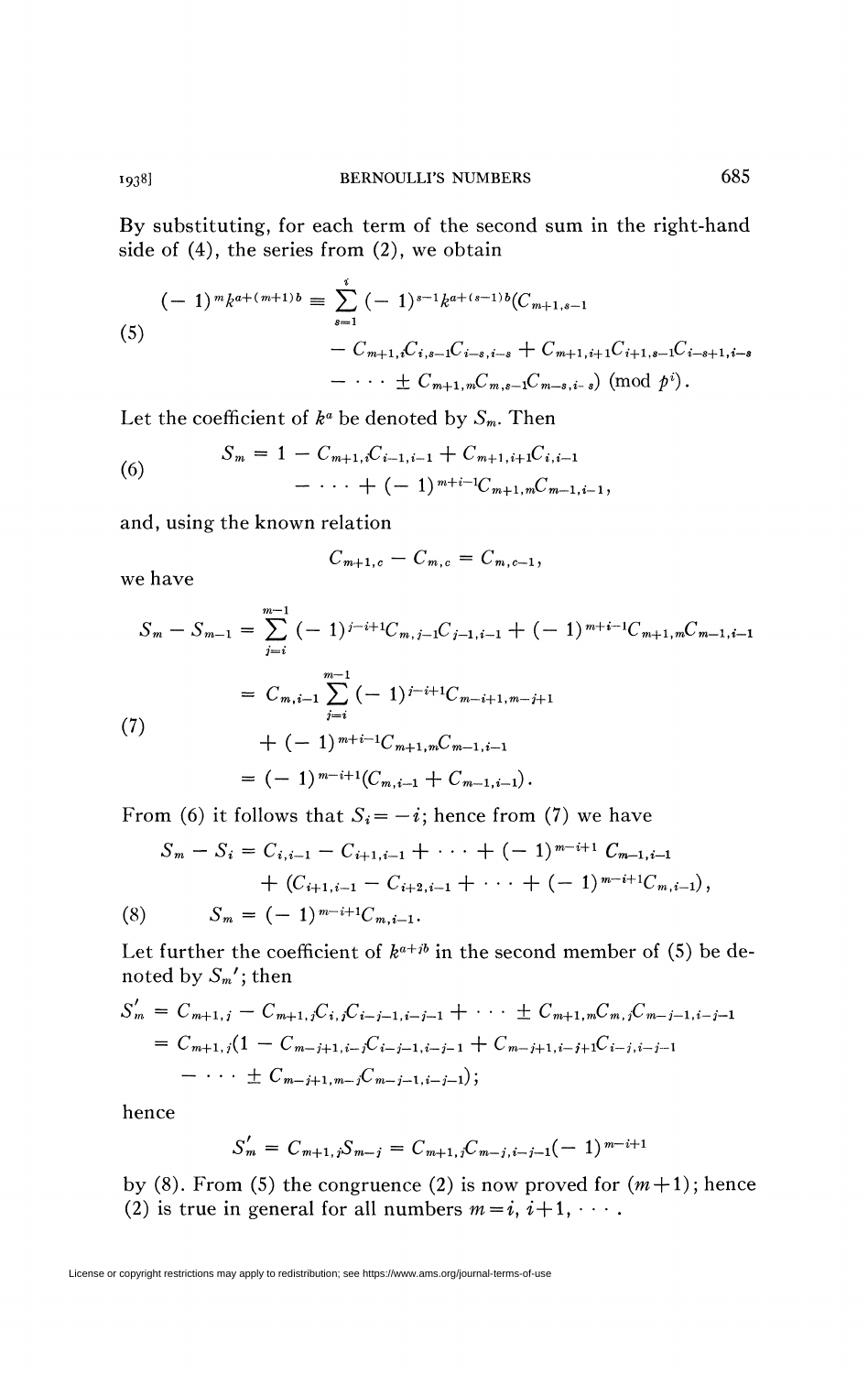In order to get a congruence analogous to (2) and (3), but for a modulus which is a higher power of  $p$  than  $p^a$ , take, in (2),  $a+jb$  in place of a, and replace  $(m+j)$  by m. We have

$$
(-1)^{i-1}k^{a+m} = \sum_{s=1}^{i} (-1)^{s-1}C_{m-j,s-1}C_{m-j-s,i-s}k^{a+(s+j-1)b} \pmod{p^{i}},
$$
  
\n
$$
m \geq i+j, i \leq a+jb, a+1 \neq 0 \pmod{(p-1)},
$$

with the equivalent relation

$$
(-1)^{i-1} \frac{B_{n+m\mu}}{2n+2m\mu} \equiv \sum_{s=1}^{i} (-1)^{s-1+(m-s+1)\mu}
$$
  
(10)  

$$
\cdot C_{m-j,s-1}C_{m-j-s,i-s} \frac{B_{n+(s+j-1)\mu}}{2n+2\mu(s+j-1)} \text{ (mod } p^{i}),
$$

$$
m \geq i+j, \ i \leq 2n-1+j(p-1), \ 2n \neq 0 \text{ (mod } (p-1)).
$$

A prime  $p > 3$  is said to be irregular if it divides one of the numbers  $B_1, B_2, \cdots, B_{\mu-1}$ , say  $B_n$ . It is known by (1) that in this case each number  $B_{n+m\mu}$  is divisible by  $p$ .

THEOREM. If p is an irregular prime, and if  $k^a \equiv 0 \pmod{p}$ , then for each number *i* the positive integers  $m_1, m_2, \cdots, m_{i-1} < p$ , can be deter*mined uniquely by the chain of congruences* 

$$
k^{a} \equiv m_{1}P \pmod{p^{2}},
$$

$$
k^{a+m_{1}b} \equiv m_{2}pP \pmod{p^{3}},
$$

$$
k^{a+(m_{1}+m_{2}p)b} \equiv m_{3}p^{2}P \pmod{p^{4}},
$$

$$
\cdots \cdots \cdots \cdots \cdots \cdots \cdots \cdots
$$

$$
k^{a+(m_{1}+m_{2}p+\cdots+m_{i-2}p^{i-3})b} \equiv m_{i-1}p^{i-2}P \pmod{p^{i}},
$$

*provided that* 

$$
P = k^a - k^{a+b} \not\equiv 0 \pmod{p^2};
$$

 $consequently$ 

$$
k^{a+(m_1+m_2p+\cdots+m_{i-1}p^{i-2})b} \equiv 0 \pmod{p^i}.
$$

*In the above k is defined as at the beginning of the article, and*  $b = p - 1$ *.* 

PROOF. In the congruence  $(2)$  take  $i = 2$ ; this gives

(11) 
$$
- k^{a+m} \equiv (m-1)k^a - mk^{a+b} \pmod{p^2},
$$

$$
k^{a+m} \equiv k^a - m(k^a - k^{a+b}) \pmod{p^2}.
$$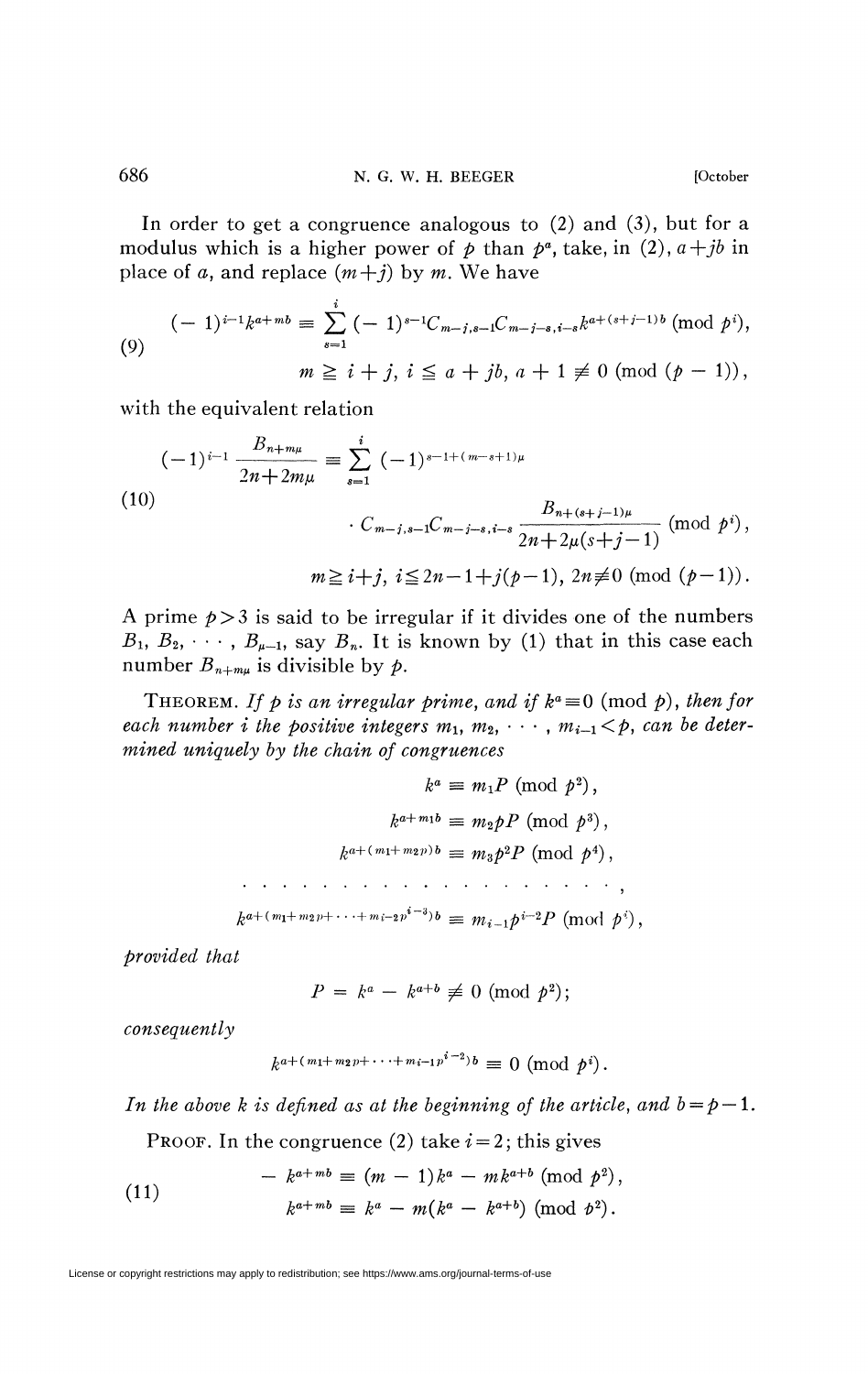The congruence

$$
k^a - m(k^a - k^{a+b}) \equiv 0 \pmod{p^2},
$$

wherein  $k^a$  and  $k^{a+b}$  are divisible by  $p$ , has one solution  $m_1 < p$  if and only if  $P = k^a - k^{a+b} \neq 0 \pmod{p^2}$ , and it follows from (11) that

$$
k^{a+m_1b} \equiv 0 \pmod{p^2}.
$$

Hence the theorem is proved for  $i = 2$ . Suppose that it is proved for 2, 3, 4,  $\cdots$  ,  $i$ , and put

$$
m_1 + m_2 p + \cdots + m_{i-2} p^{i-3} = m';
$$

then  $k^{a+m/b} \equiv 0 \pmod{p^i}$ . Now take the congruence (9) for  $(i+1)$  in place of *i*, which gives

$$
(-1)^{i}k^{a+mb} \equiv \sum_{s=1}^{i+1} (-1)^{s-1}C_{m-j,s-1}C_{m-j-s,i+1-s}k^{a+(s+j-1)b} \pmod{p^{i+1}}.
$$

Let the polynomial in the right-hand side be denoted by  $G(m)$ . Then

(11a) 
$$
G(m' + p^{i-1}x) \equiv G(m') + p^{i-1}xG'(m') \pmod{p^{i+1}};
$$

also

$$
G(m') \equiv (-1)^{i} k^{a+m'b} \pmod{p^{i+1}}
$$

from the definition of  $G$ , and (2) gives, for  $i = 2$ ,

$$
G(m) = (-1)^{i}k^{a+m}b \equiv (-1)^{i-1}\{(m-1)k^{a} - mk^{a+b}\} \pmod{p^{2}};
$$

hence

$$
G'(m) \equiv (-1)^{i-1} \{ k^a - k^{a+b} \} \pmod{p^2},
$$

and setting  $m = m'$  in this relation, we get from (11a)

$$
G(m' + p^{i-1}x) \equiv (-1)^{i}k^{a+m'b} + (-1)^{i-1}p^{i-1}x(k^a - k^{a+b}) \pmod{p^{i+1}},
$$

and hence

$$
(-1)^{i}k^{a+(m'+p^{i-1}x)b} \equiv (-1)^{i}k^{a+m'b} + (-1)^{i-1}p^{i-1}x(k^a-k^{a+b}) \pmod{p^{i+1}}.
$$

Now  $k^{a+m'b} \equiv 0 \pmod{p^i}$ . The congruence

$$
k^{a+m'b} - p^{i-1}x(k^a - k^{a+b}) \equiv 0 \pmod{p^{i+1}}
$$

has therefore one solution  $x = m_i < p$  if and only if  $k^a - k^{a+b} \neq 0$ (mod  $p^2$ ), and then  $k^{a+(m'+p^{i-1}m_i)b} \equiv 0$  (mod  $p^{i+1}$ ). The theorem is proved for  $(i+1)$  and hence is true for all values of *i*.

It follows immediately from this theorem that for each number *i,*  as large as we please, the numbers  $m_1, m_2, \cdots, m_{i-1}$  can be deter-